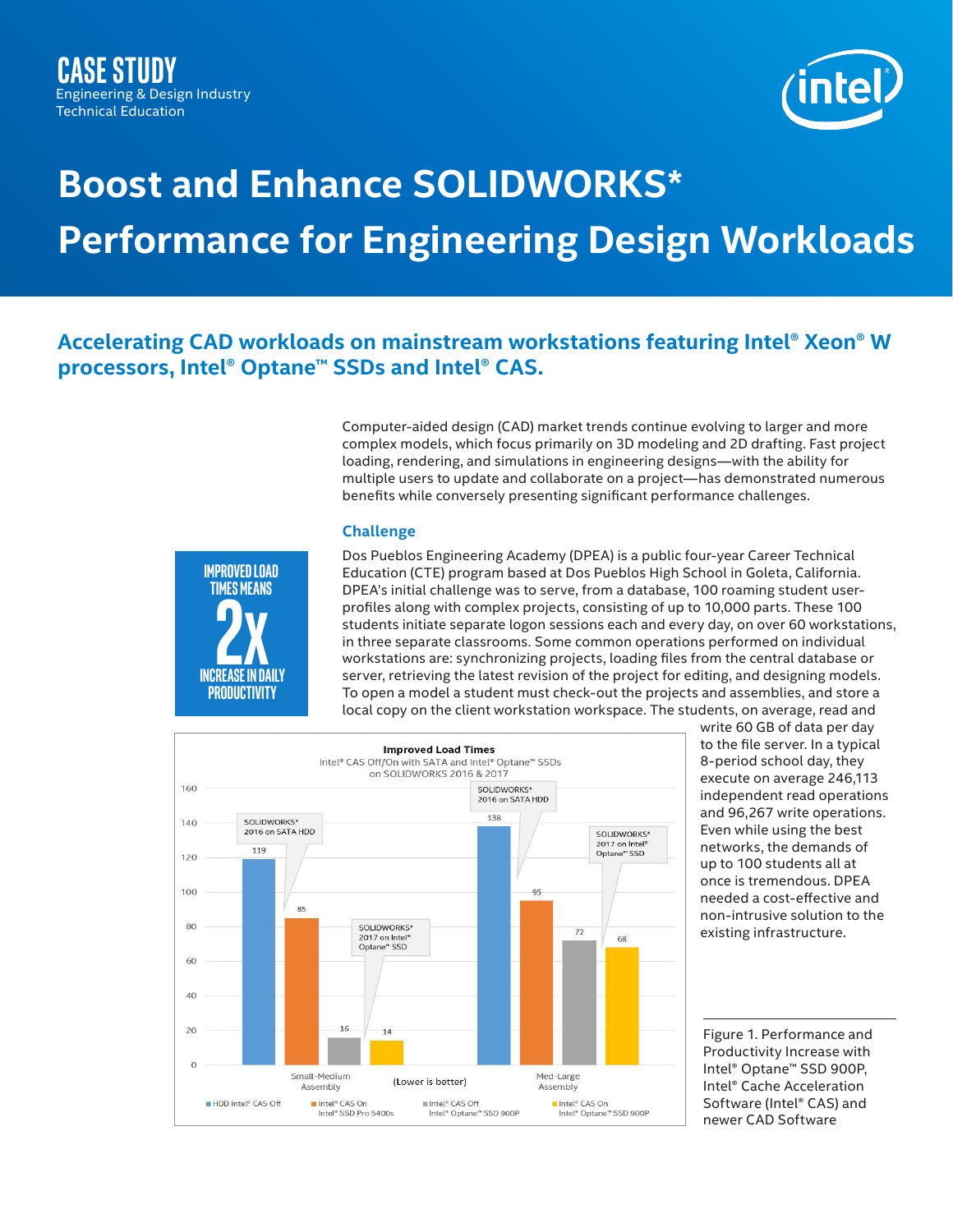



Figure 2. Performance Simulations on Intel® Xeon® W





Figure 3. 2-5x performance **improvement in rendering** 

The next challenge was to help DPEA students more efficiently design their kinematic arcade games using SOLIDWORKS\* software. Students begin their designs in the R&D phase, during which they research different project-ideas and feasible constructions, model their ideas, and test their practicality. Designs go through multiple revision cycles, until approved by a staff engineer. Final designs can contain from a few dozen to thousands of parts, with the final arcade assemblies containing up to 10,000 parts. The next phase is pre-manufacturing, where the students create a bill of materials (BOM) and research part costs, to create the manufactural product for fabrication. In this stage, simulation tests, such as motion studies, and DimXpert\*, are used to validate certain assembly properties before moving to fabrication using lathes, mills, and CNC machines. During fabrication, the part and/or assembly is typically rendered in SOLIDWORKS Visualize\* to create a photo-realistic rendering of the final product. Depending on the size, these renders can take anywhere from a few hours to a few days, with final-output photos that are used for portfolios and review.

Currently, tasks in SOLIDWORKS Simulation\* and Visualize run at a slower pace than the desired DPEA design workflow. While the system is busy creating renders, that system is unavailable for other CPU- or GPU-bound operations, which brings productivity to a halt. Effectively, that asset is locked-down until the render is complete.

#### **Solution**

DPEA's IT department collaborated with the Non-Volatile Memory Solutions Group (NSG) and Data Center Group (DCG) at Intel to improve workstation performance by accelerating SOLIDWORKS application and workflow, thereby mitigating the performance bottlenecks, and reducing file synchronization and load times on individual workstations.

In the process of loading, assemblies can range from a few hundred parts to 10,000 parts. SOLIDWORKS PDM Server software sends the data to client machines, and Intel® Cache Acceleration Software (Intel® CAS) caches the transactions, thereby relieving network and local storage bottlenecks. Holding the active data in cache improved the performance for medium to large sized SOLIDWORKS assemblies, by considerably accelerating the edit workflow of reads and writes to the models. Performance improvements of up to 50% are due to the ability of Intel CAS to intelligently cache the most frequently accessed parts (usually common parts such as fasteners and mounting plates), without making any application or back-end storage infrastructure changes.

Working with Intel CAS greatly improved the students' user experience when interfacing with SOLIDWORKS, by reducing idle time, thereby increasing the productivity of students and teachers. Thus, teachers were able to attend to more students, making for a more effective and efficient experience. This improved performance means that projects once taking an engineering team of teachers, mentors, and students a full week to accomplish, can now be completed in a just few days. I/O operations that took several minutes, can now be completed 2x faster. (See Figure 1.)